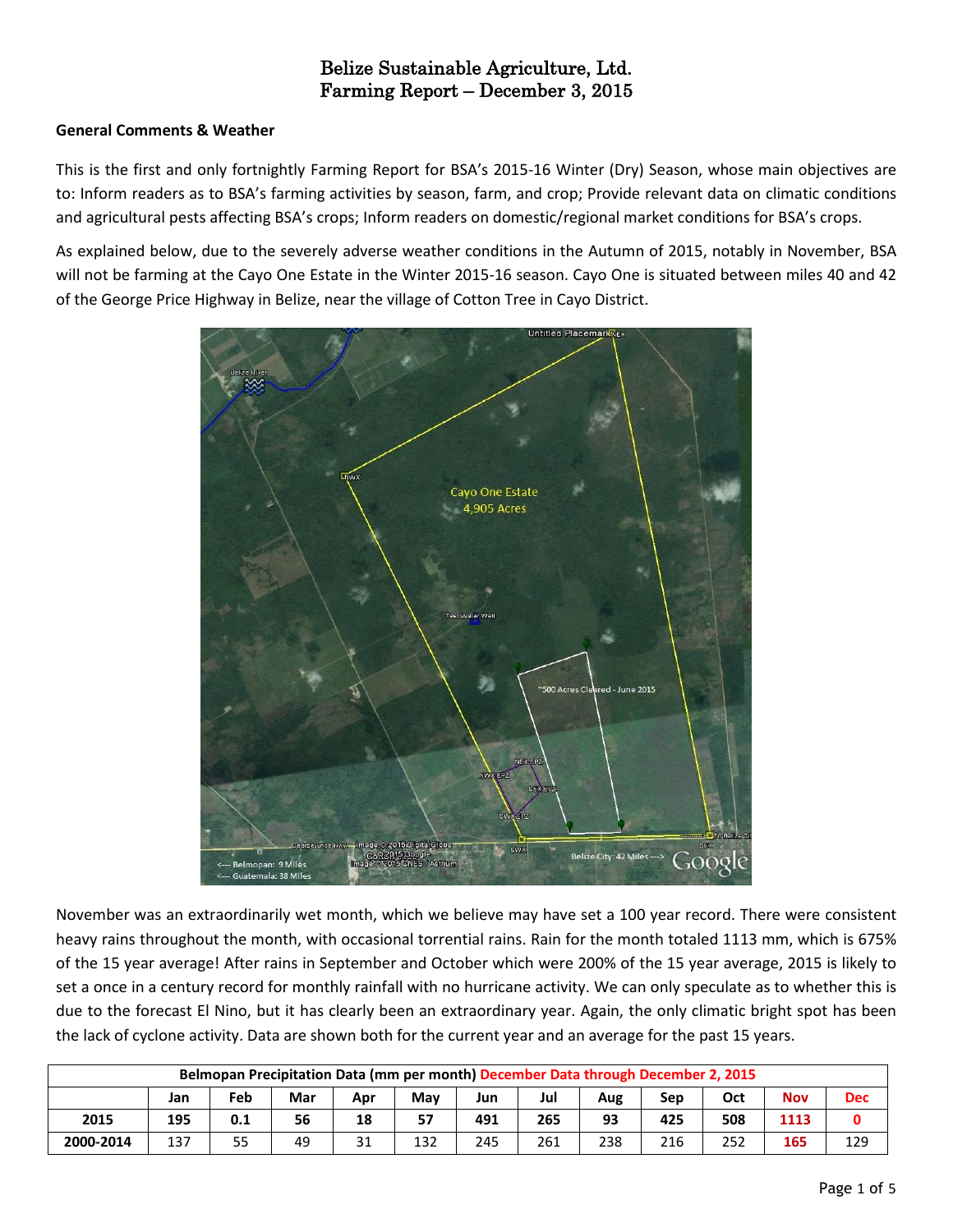# Belize Sustainable Agriculture, Ltd. Farming Report – December 3, 2015

You can (normally) follow Belize's weather on: <http://www.hydromet.gov.bz/250-km-radar-loop>

We continue to use the US NOAA Hurricane Center weather radar network which monitors the Caribbean basin, and would also suggest Weather Underground as an additional resource:

<http://www.nhc.noaa.gov/><http://www.wunderground.com/q/zmw:00000.2.WMGMM>

**Cayo One** ~ 500 acres (100% non-irrigated)

Climate conditions during the Autumn of 2015 appear to have been not only some of the worst in the past 25 years, but November 2015 may prove to be a "Once in a Hundred Years" event in terms of precipitation. 1,113 mm of rain fell during November 2015 compared with a 15 year average November rainfall of 165 mm; this is a 675% deviation from the average. It would be speculative to venture that this may be due to the strong El Nino conditions prevailing in the Pacific, but this may well be the explanation.

With some 2,046 mm of rain in the September through November period, compared with a 15 year average of some 643 mm, the Cayo One Estate is more than wet! Indeed, there was a 7 day period from November 9-16 where average daily rainfall over 7 days was over 100 mm (4"); a truly extraordinary number!

The waterlogged conditions of the Cayo One fields mean that even if we were to have a very dry December, we would not be able to begin preparing the fields for planting until late December, and we would not be ready to plant until early January. With long cycle (120-145 days) crops like Soybeans and Corn, there would be no time for them to grow before we would need to do essential land work in March/April for the Summer 2016 Season. Even a shorter Edible Bean Crop (85-100 days) would not be ready in time. Moreover, if we were to return to more seasonal rain patterns, none of these crops could be expected to thrive in the normally dry February to April time period.

Perhaps most importantly, we consider that our number one goal for the forthcoming season is to ensure that as much of the Cayo One land as possible has received deep drainage ploughing, with a drainage tiling system installed. This will take 8-10 weeks of solid work before we can consider planting the Summer 2016 crop. Moreover, as we will be looking to install one or more test irrigation pivots for the Summer 2016 crop, we will require further time when some of our fields will be unavailable for planting.

## **CONCLUSION**

The bottom line, therefore, is that even if it were possible to plant a Winter 2015-16 bean crop, the wisest and most financially sound course of action is to focus on completing land development at Cayo One. It is better, and undoubtedly more profitable and secure, to farm less acres of fully developed land than to pursue planting more acres for the sake of planting more acres. Accordingly, no Winter 2015-16 crop will be planted at Cayo One.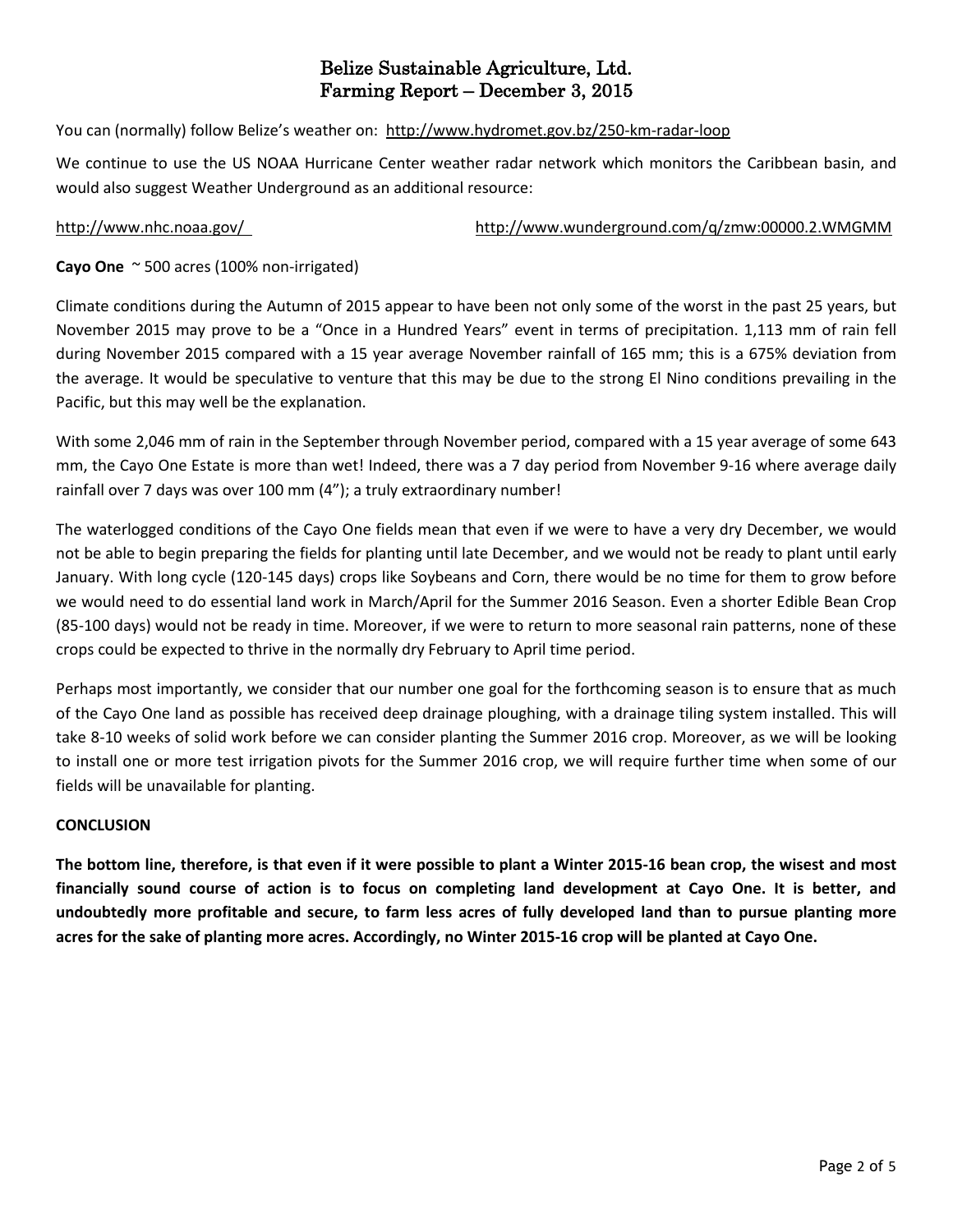# Belize Sustainable Agriculture, Ltd. Farming Report – December 3, 2015

## **Market Conditions and Conclusion**

Local market conditions continued to be mostly unchanged throughout November 2015 and still reflect both Belizean shortages as well as shortfalls throughout Central America for Summer 2015 crops.

### Corn

Belize's domestic corn market remains firm and reflects insufficient quantities of corn in storage which is expected to lead to possible shortages later in 2016. Local prices for spot delivery remain at BZD 30.00-31.00/cwt level (~\$8.54/bushel - \$336/mt), although buyers continue to baulk at paying much above BZD 30.00/cwt; we expect the price to remain there for the near term.

We sold our modest amount of excess grain not committed to our Guatemalan buyer on November 4<sup>th</sup> at BZD 29.50/cwt (\$8.26 bushel - \$325/mt) for immediate cash settlement (as opposed to customary 30-90 day payment terms). This is a remarkable premium price when considering the Chicago corn futures contract was trading at \$3.80/bushel and the cash price for US Gulf Ports delivery was \$4.40/bushel! This is evidence yet again of the fragility of the region's food supply, and how important it is to bring new supply to the area.

## Soybeans

There is no news to report in the local Soybean market. Domestic prices remain high at around BZD 58-60/cwt (~\$  $17.40-18.00/Bu - $639-661(mt)$ , which remains about 100% above the current CME price.

### Edible Beans

We continue to receive limited information on edible beans, except that there are continued reports of strong demand at very attractive prices from Central American buyers. We still expect not to plant any Edible Beans in the Winter 2015/16 season.

#### Rice

Belize's domestic Rice market remains well underpinned due to modest domestic harvests. Local wholesale prices for rough rice ("Paddy rice") continue to be reported at USD around 22.50/cwt or USD 496 /mt.

*The Summer 2015 weather conditions were exceptionally challenging, combining both downpours and drought. We* were indeed fortunate to have aggressively proceeded to bring in our crops in October, as any crops still in the ground *once the extraordinary November rains began would have been lost.*

In light of the excessive rains this Autumn we have made the strategic decision not to plant a crop in the Winter 2015/16 Season, So this brief report is our only one for the Winter 2015/6 season. We will publish our next report as *we prepare for the Summer 2016 Season, when we hope to have much more positive news to report.*

*Despite the current weather related challenges, we retain all of our optimism for Belize's remarkable farming potential, provided the right investments are made in irrigation, drainage, equipment, and people!*

Thanks! - Abram Dyck, John Peters, and the Farming Report Editorial Team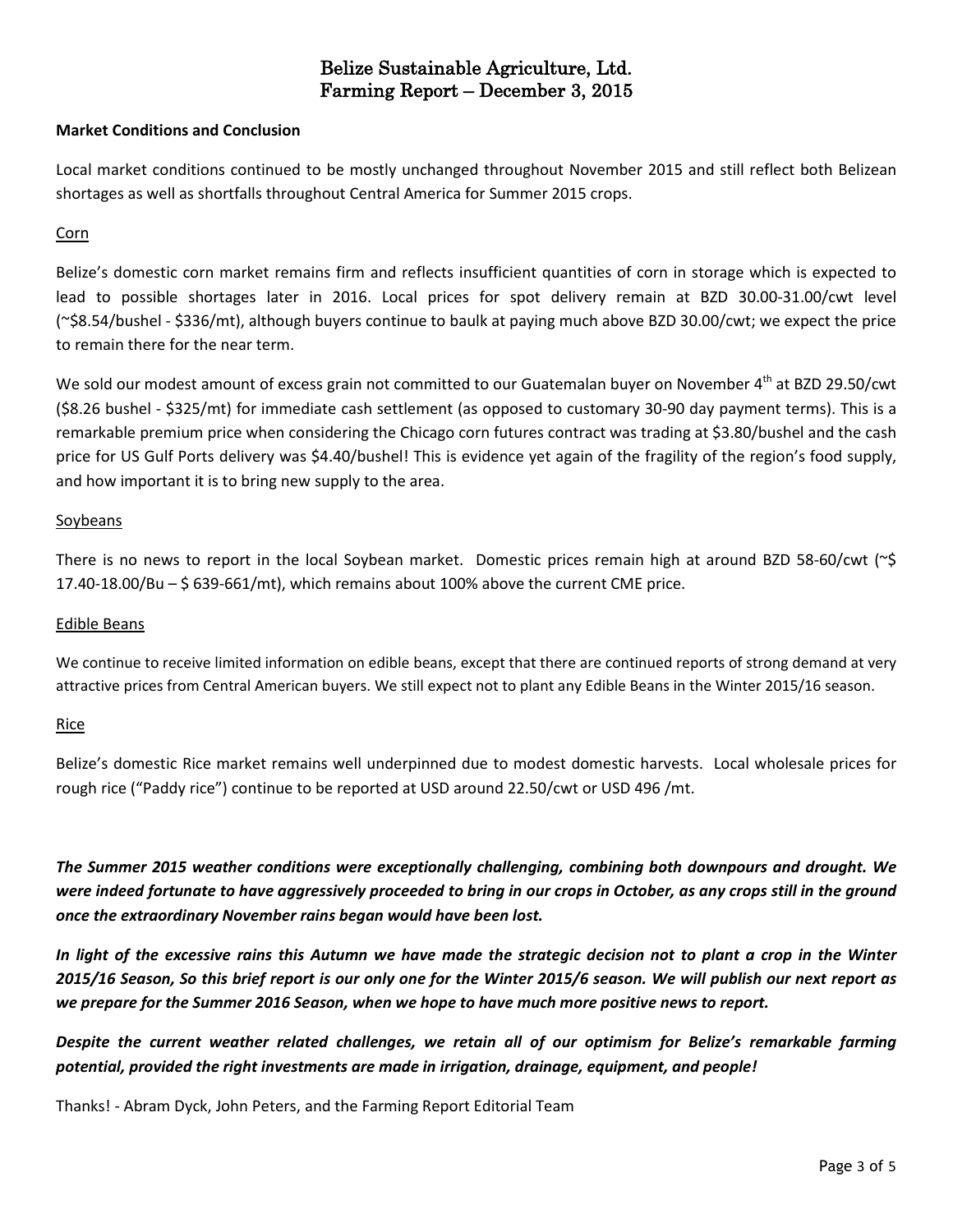| Grower     | Location | <b>Field</b><br># | Acres | Irr<br>?     | Soil<br><b>Type</b> | Crop        | <b>Seed Variety</b><br>(count/acre) | Plant<br><b>Date</b> | <b>Stand</b><br>Date | <b>Fertilizer</b><br>Program<br>(For full details of<br>applications, refer<br>to Lot Records) | <b>Comments</b>                             |
|------------|----------|-------------------|-------|--------------|---------------------|-------------|-------------------------------------|----------------------|----------------------|------------------------------------------------------------------------------------------------|---------------------------------------------|
| <b>BSA</b> | Cayo One | 1                 | 125   | N            | <b>Black</b>        | <b>None</b> | N/A                                 | N/A                  | N/A                  |                                                                                                | No Crop planted in Winter<br>2015/16 Season |
| <b>BSA</b> | Cayo One | $\overline{2}$    | 100   | N            | <b>Black</b>        | <b>None</b> | N/A                                 | N/A                  | N/A                  |                                                                                                | No Crop planted in Winter<br>2015/16 Season |
| <b>BSA</b> | Cayo One | 3                 | 133   | $\mathsf{N}$ | <b>Black</b>        | <b>None</b> | N/A                                 | N/A                  | N/A                  |                                                                                                | No Crop planted in Winter<br>2015/16 Season |
| <b>BSA</b> | Cayo One | 4                 | 125   | $\mathsf{N}$ | <b>Black</b>        | <b>None</b> | N/A                                 | N/A                  | N/A                  |                                                                                                | No Crop planted in Winter<br>2015/16 Season |